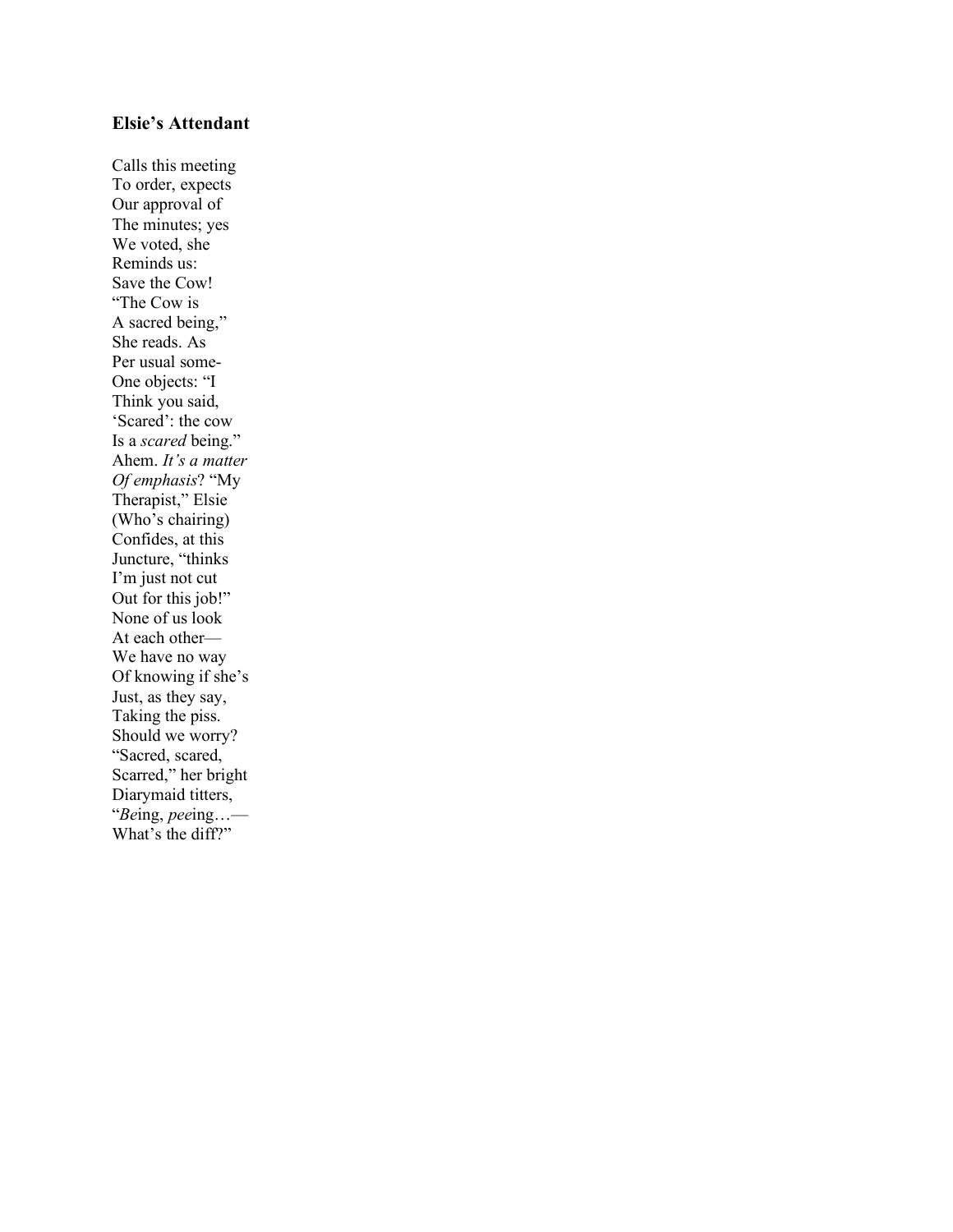### **She Likes to Pee**

Right in my yawp, insists I mime a middle-of-The-AZ-desert-thirst while Somehow spluttering Out the magic words: "O Golden guarantee of purity And freshness!" Cough. I Can do it (I was trained to), Because I have to, but I've hit a wall with the new Phrase she says she wants To hear us saying: "'It's Holy'!" That's silly, I said, And, *Nope*. Then I refused To hold the meeting she Said I had to call, the one Where she and her favorite Could, as they said, "just Watch." *Nope.* If I have to Suck up what she calls Her "capacity for a real Synthesis of others' Ideas," if I have to act As if this is what 'Building Consensus' looks like, I can, of course (I thought I proved I can swallow Almost anything), but Lately I gag on the sour Mess she makes of what-Ever it is she takes in To squirt out. "'How I Lost My Job But Kept My Self-Respect'?" This Isn't that essay! *Tell you What*, I wish I'd said, *We'll make a film For your delight, O Goddess, and put it Up on the web so Your fame spreads Farther even than Than this puddle: Farther even than*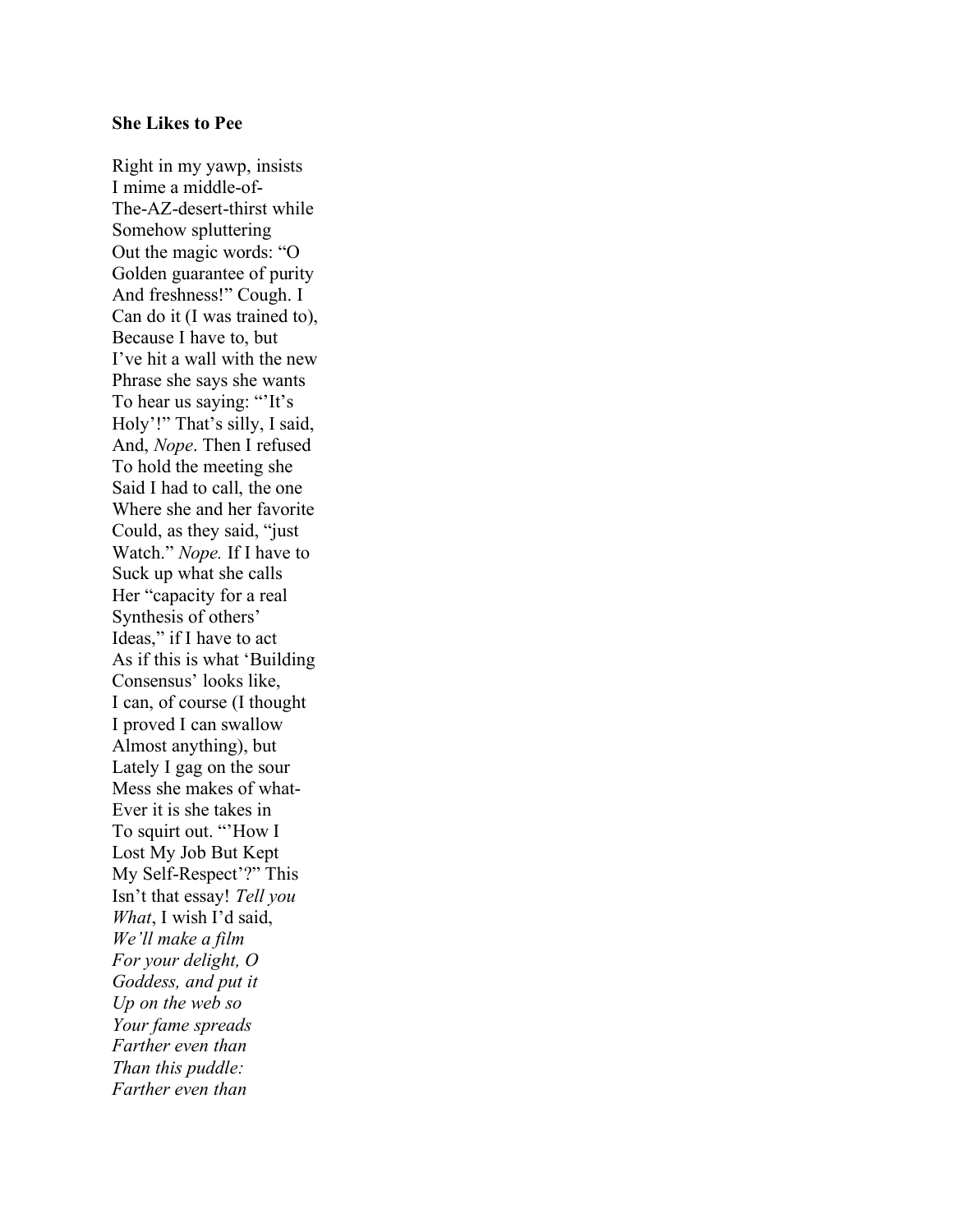*This puddle's reek.*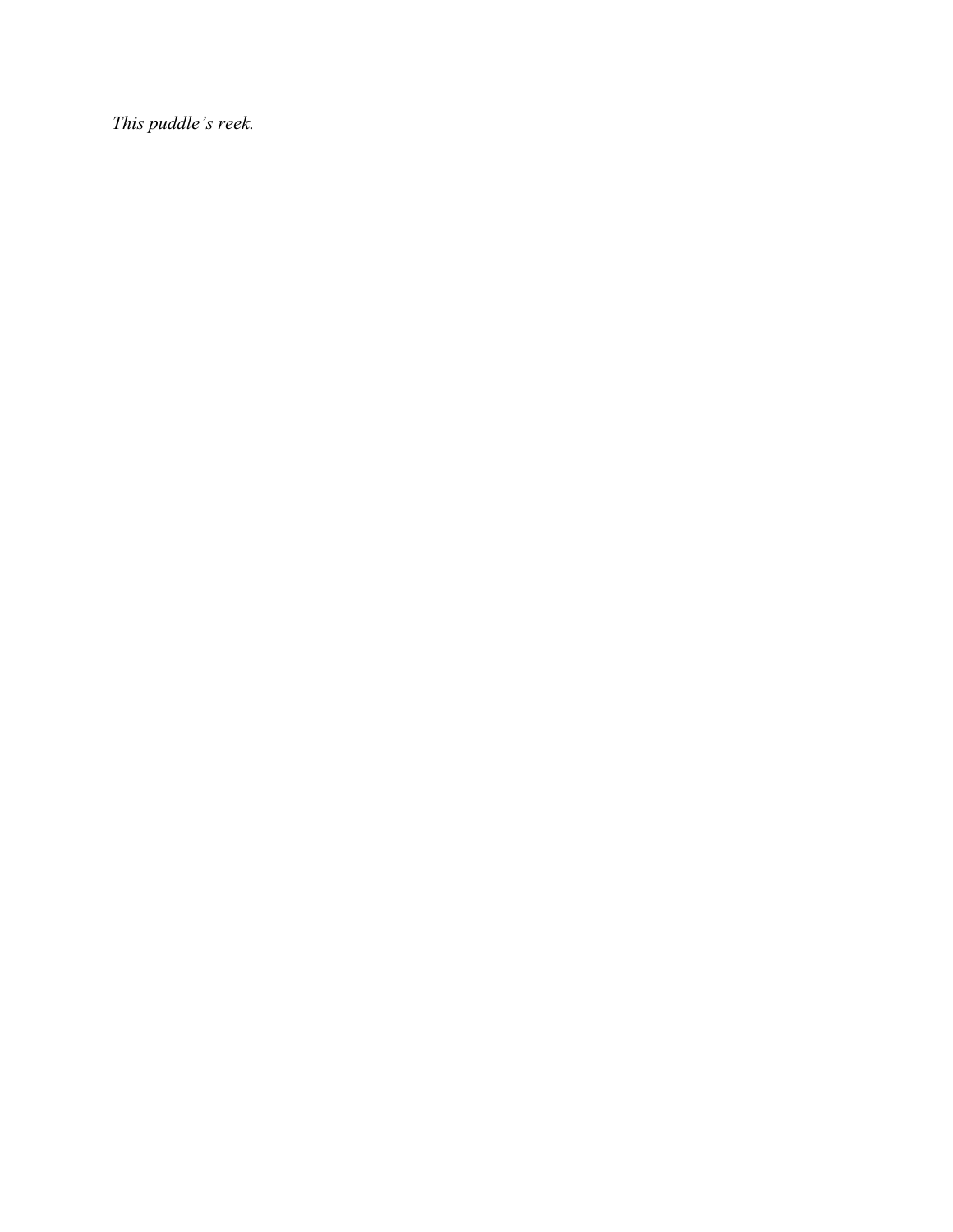# **The Golden Trickle**

Down theory Caught In a beaker *full of the warm South* for analysis another Drug

Test part of the endless background Check on-

Going collection of doubts Wet "truth" is mostly

An excuse to slam the seat Back down on The head *lid*

Darling not *seat*

See she goes on Evoking hope in spurts The promise

*You will get yours*

**Contracts** 

And the leak

We'll inherit this mirth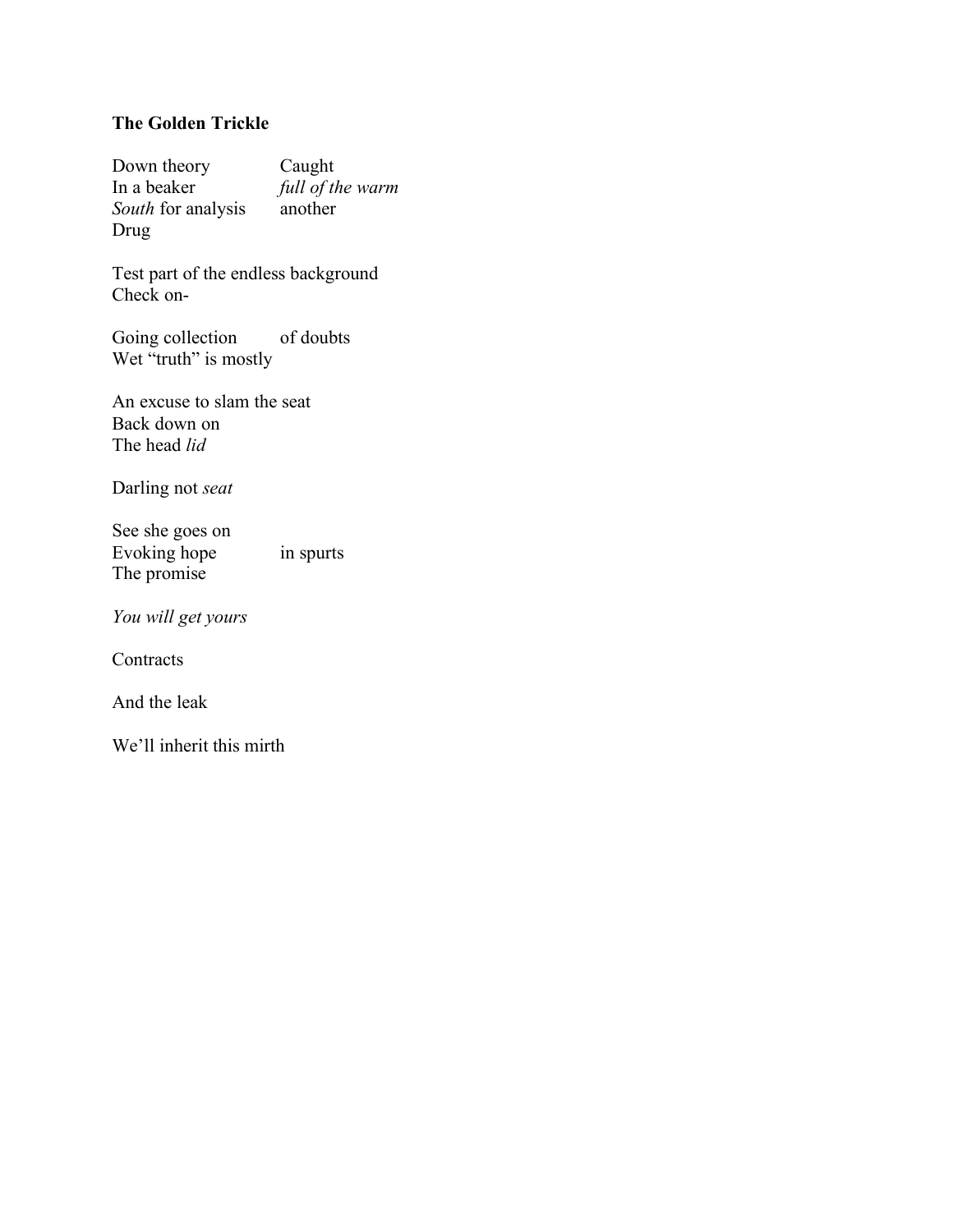## **But**

Elsie blinks her eyes to keep the tears back, "But…" she sighs, "But I stand for something Really good! I stand for freshness and purity And health and family values and happiness And innocence—what kind of sick Monster are you if you…don't *like* me?" Her head, the head I'm talking at, hangs In its circlet of flowers—at once bridal And funereal—on the plastic bottle (with Its sell-by date) like a hunting trophy; Maybe also like the unforgiving mirror In Walt Disney's *Snow White.* I'm not, Honestly, the Freshest of Them All Myself these days. L *see* I say, don't *cry…*